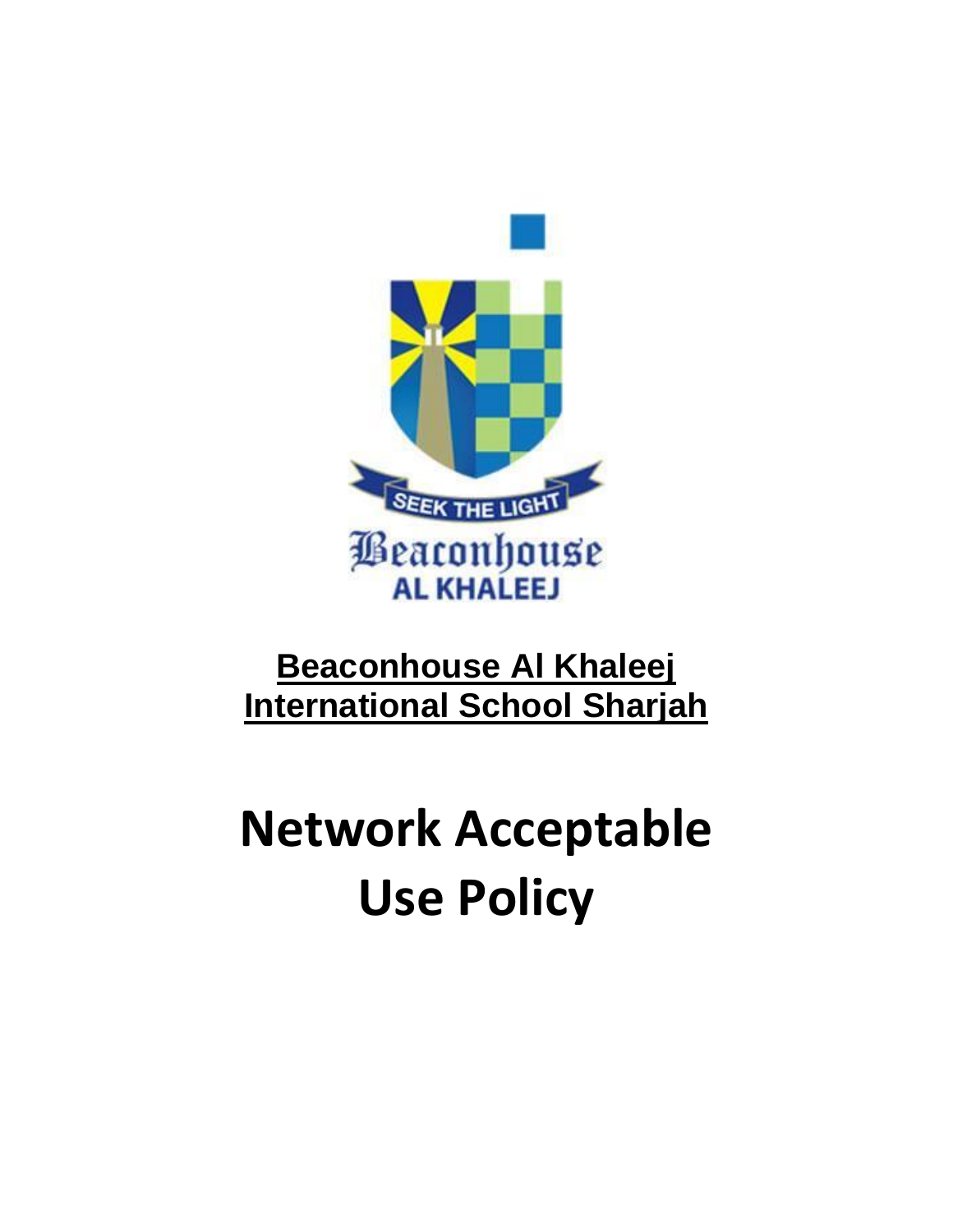





#### **Introduction**

Beaconhouse Al Khaleej International School network facilitates communication for the members of the school community or the persons associated with the school, provides a resource for gathering information, and supports the school's-learning environment.

#### **Scope and Purpose of this Policy**

BAKIS's private network is available to authorized users only. Network use is governed by this policy. This policy documents standards for appropriate and fair use of networking resources, protects user security and privacy, and assures school compliance with government laws.

In this document, the term *users* refer to anyone using BAKIS's network.

#### **Appropriate Use**

- Users are expected to cooperate with system administrators.
- User activity on the network must not prevent or inhibit others from accessing network resources or the Internet.
- Users must not use or provide tools that damage files or computers, compromise network security, or disable accounts.
- Users must not send obscene, defamatory, or threatening messages or in any way harass others. Information transmitted or published is to be representative of a school.
- Users must not violate school policies.
- Users must not misrepresent another user's identity.
- Users must not distribute copyrighted material without written consent of the copyright holder. Unless otherwise indicated by the author, users should assume that any material not created by themselves is copyrighted.
- Users must not attempt to undermine the security or integrity of the school network and must not attempt to gain unauthorized access. Users must not use any computer program or device to intercept or decode passwords or similar access- control information. Suspected security breaches or vulnerabilities should be reported immediately to IT Department.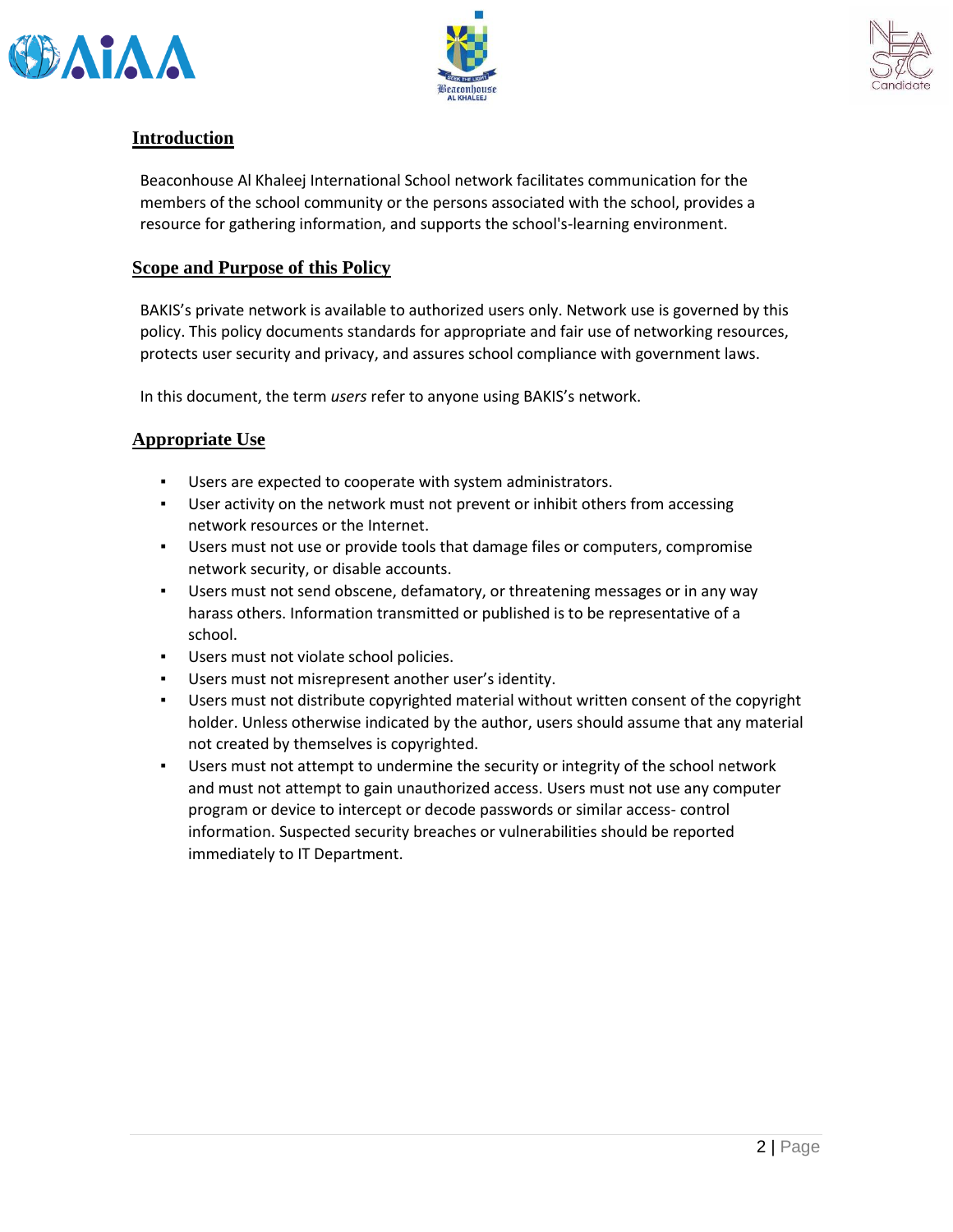





## **Privacy**

- User privacy is important to the school and is protected to the extent that is technically feasible and allowed by law. The school systems maintain a certain level of logging of network activities.
- The IT Department endeavors to maintain the integrity and proper functioning of the systems for the benefit of all users. In connection with this responsibility, designated IT may need to access or monitor parts of the system. All IT is to respect the privacy of personal communications encountered. However, if IT personnel, while involved in routine duties, encounter information that indicates that a crime or a breach of this policy may have been committed or is about to be committed, they are required to report the existence and source of this information to the proper school authorities.
- Searching and monitoring of computing resources and network activities may be authorized by the school administration. Authorization, including delegation if applicable, must be in writing, and must specify the information or communications to be examined.

### **Security**

Our goal is to provide a secure environment for personal and institutional computing and communication. The following are a few practical applications of those principles:

### **Network**

- The network is divided into several security zones separating the Internet and school's internal networks.
- Any device connected to the restricted security zones must be registered through IT Department. (gaining access to Wi-Fi etc)
- Internet Protocol (IP) addresses used on the school network are school property, are assigned by IT, and may only be used with permission. Every computer connected to the network must use a school supplied IP address.

#### **Servers**

- Servers are computers connected to the school network that provide services or storage to multiple users.
- Only persons designated by IT have physical access or administrative password access to centrally administered servers or equipment. Access to these facilities are not issued to any individual without the permission of IT.
- All servers connected to the school network must be registered as such with IT. System administrators must take steps to ensure that the servers are secure. IT performs periodic security audits of all servers connected to the school network.
- A school server found to be a security threat will be reported to the administrator of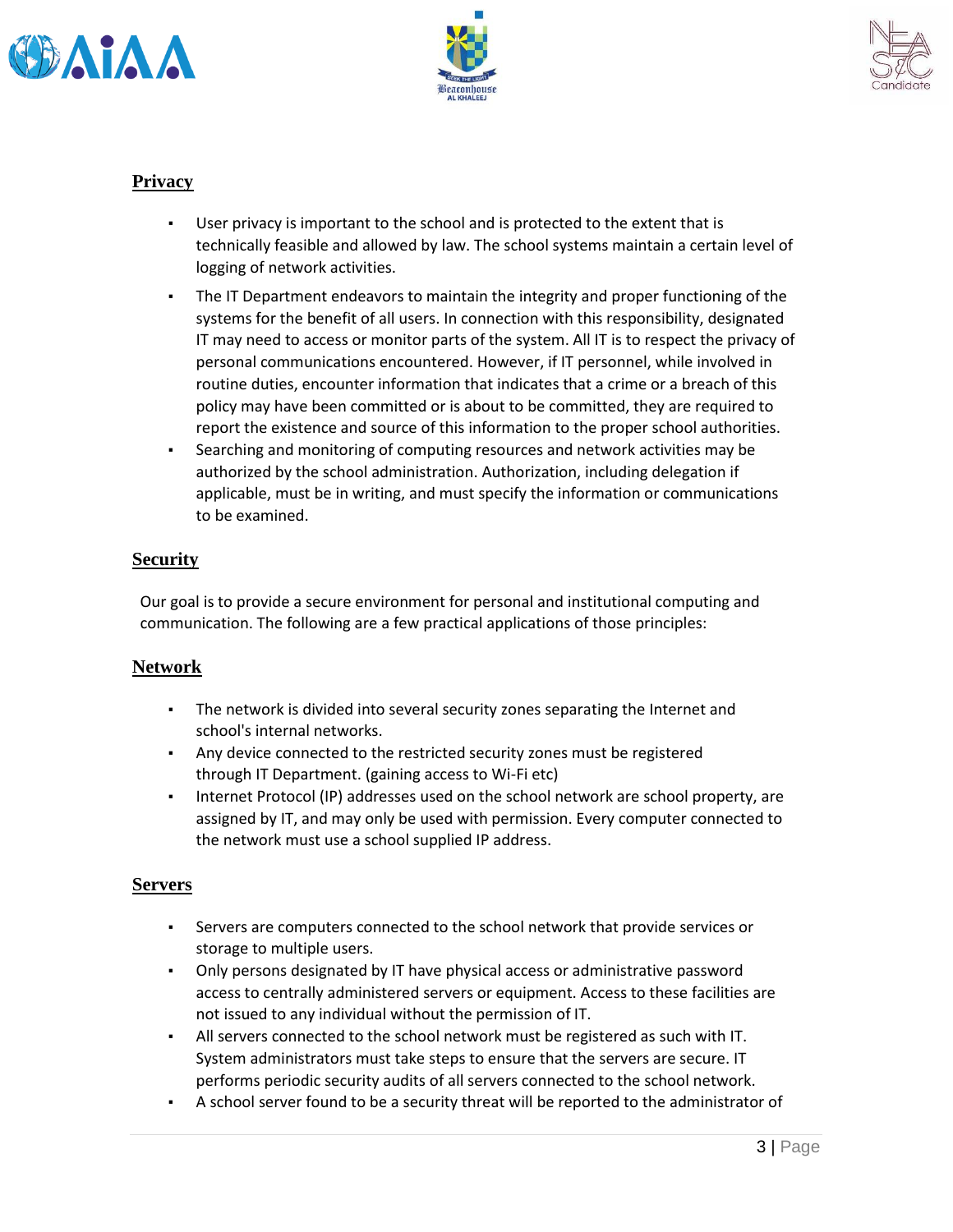





#### **Workstations**

A workstation is a computer connected to one of the school networks.

disconnected until the problem is fixed.

Workstations connected to a school network must not be configured to allow access to that network from any other network or from off-campus without proper authorization from IT. Users requiring access to secure resources while away from their workstation may request a virtual private network (VPN) account from IT.

#### **General-use Computers**

- A general-use computer is any device designated to work in a lab or kiosk environment.
- General-use computers must comply with the policies for workstations.
- IT must approve and oversee the configuration and installation of any general-use computer connected to the network.
- General-use computers are not given access to secure network zones.

#### **Blocking**

- Blocking-software is maintained to protect users from encounters with inappropriate materials. However, this should not be construed as an endorsement of any site that is not blocked.
- Users may request an exception to the blocking policy by emailing to the IT department

#### **User responsibility**

- While IT takes steps to make the network secure, the user plays a very important role in maintaining security.
- Users are not permitted to share passwords with anyone. No one, including IT employees, is authorized to ask for a password. It is strongly suggested that all users protect their credentials.
- Users are not allowed to share their access to school systems without authorization from IT.
- Users should either log out or lock their screens when away from their computers for an extended period of time.
- Users are to report suspected intrusions or other inappropriate activity to IT.